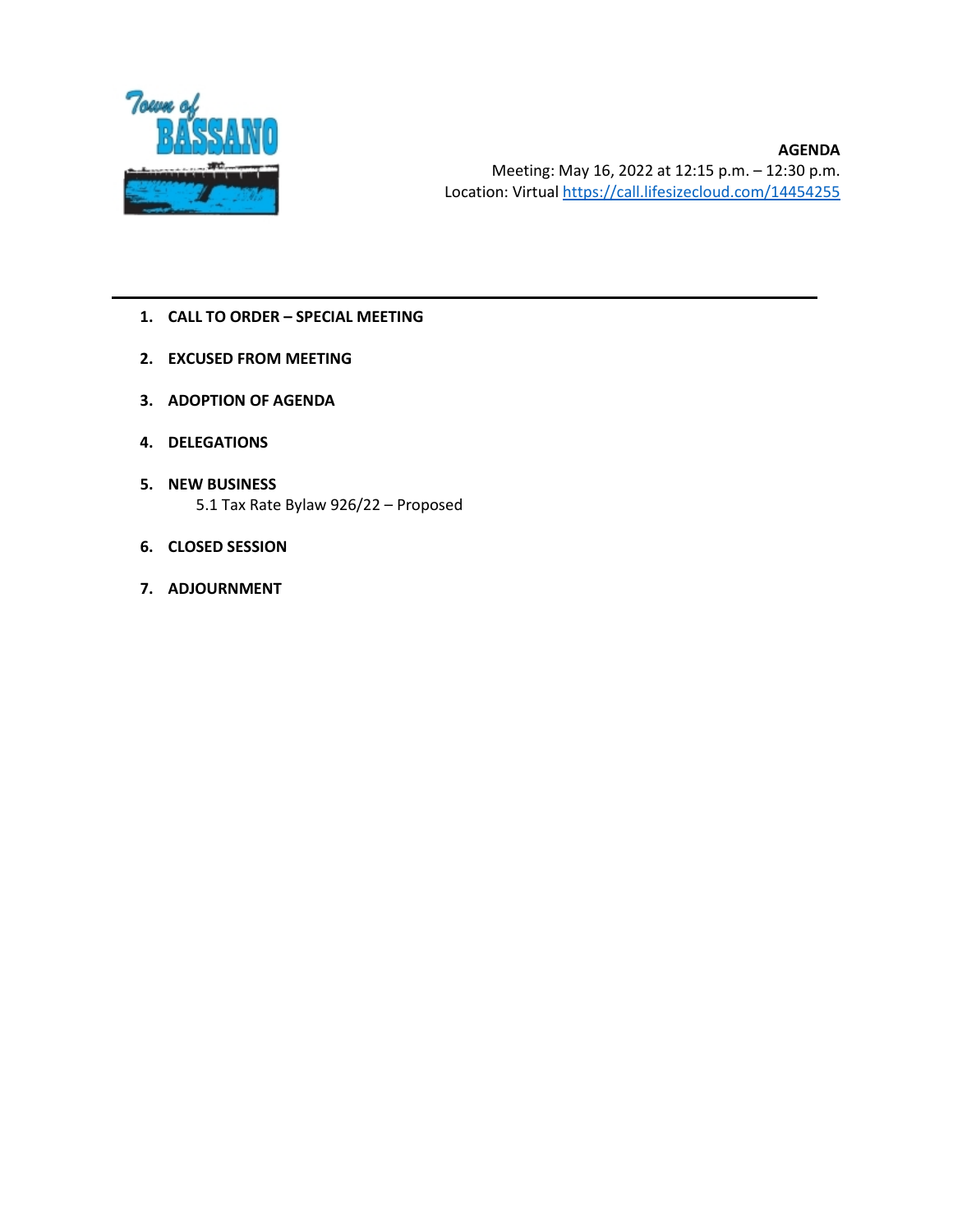

# REQUEST FOR DECISION

Meeting: May 16, 2022 Agenda Item: 5.1

## **Tax Rate Bylaw 926/22 – Proposed**

Five amended assessment cards were received after council passed Tax Rate Bylaw 925/22 on May 9, 2022. As a result, administration had to amend the Tax Rate Bylaw to reflect the assessment changes. The most notable change is the result of  $1002 - 2<sup>nd</sup>$  Avenue (former Canalief lot) being reverted to the Town and the paperwork completion with land titles. The 150,000 assessment is now exempt from taxation because it is in the Town's name.

Tax Rate Bylaw 926/22 reflects minor amendments:

1. Overall assessment decreased 154,000

|                                                | <b>Mill Rate Adjusted</b> | <b>Mill Rate Prior to Adjustments</b> |
|------------------------------------------------|---------------------------|---------------------------------------|
| <b>General Municipal - Residential</b>         | 0.01027301                | 0.01027253                            |
| <b>General Municipal - Non-</b><br>residential | 0.01682215                | 0.01673409                            |
| <b>Seniors Housing</b>                         | 0.00010335                | 0.00010322                            |
| <b>Policing Funding Model</b>                  | 0.00030219                | 0.00030178                            |

#### **OPTIONS:**

 $\boxtimes$  #1 – That council gives all readings to Tax Rate Bylaw 926/22 as presented.

 $\Box$  #2 – That council requires amendments to Tax Rate Bylaw 926/22 (define amendments)

#### **PROPOSED RESOLUTION:**

- 1. That council gives first reading to Tax Rate Bylaw 926/22.
- 2. That council gives second reading to Tax Rate Bylaw 926/22.
- 3. That council has third reading of Tax Rate Bylaw 926/22.
- 4. That council gives third and final reading to Tax Rate Bylaw 926/22.

#### **Attachments:**

- 1. Tax Rate Bylaw 926/22
- 2. 2022 Budget No change

**Prepared by:** Amanda Davis, CAO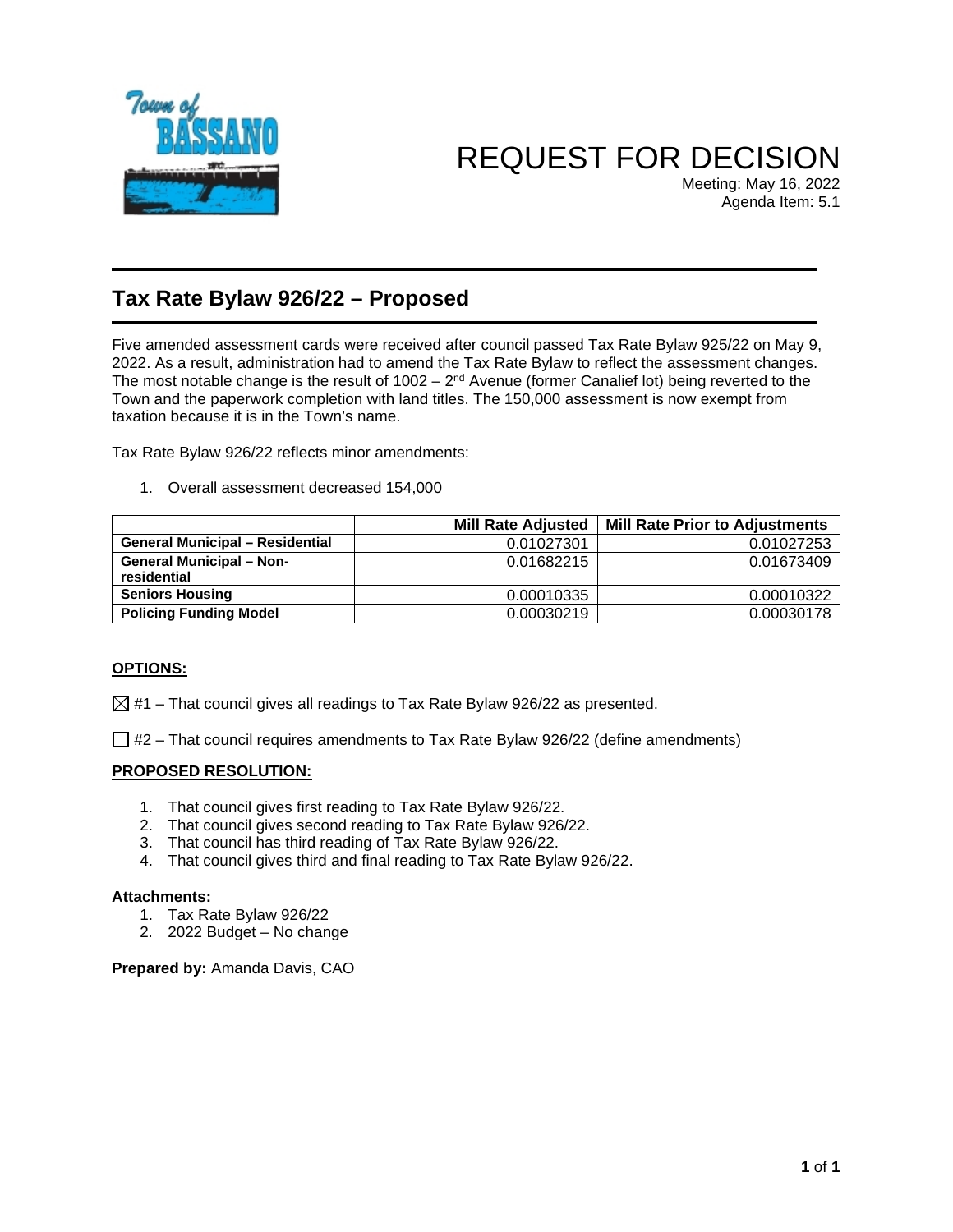



Bylaw Number: **926/22** Bylaw Name: **Tax Rate Bylaw**

#### **ABYLAWTOAUTHORIZETHERATESOFTAXATIONTOBELEVIEDAGAINSTASSESSABLEPROPERTY WITHINTHE TOWNOFBASSANOFORTHE2022TAXATIONYEAR.**

**WHEREAS,** TheTownof Bassano hasprepared and adopted detailedestimates of municipalrevenue, expenses and expenditures as required, at the council meeting held May 16, 2022; and

**WHEREAS,** the estimated municipal revenues from all sources other than property taxation total \$4,739,418; and

**WHEREAS,**the estimated expenses(excluding non-cashitems)setout in the annual budget for 2022 total \$5,642,310; and

**WHEREAS,** the estimated amount required to repay principal debt to be raised by general municipal taxation is \$116,864 and

**WHEREAS,** the estimated amount required for future financial plans to be raised by general municipal taxation is \$467,106; and

**WHEREAS,** the total amount to be raised by general municipal taxation is \$1,369,998; and

**WHEREAS,** the requisitions are:

| Alberta School Foundation Fund (ASFF) |           |
|---------------------------------------|-----------|
|                                       |           |
| Residential/Farmland                  | \$205,561 |
| Non-Residential                       | \$107,848 |
|                                       |           |
|                                       |           |
| <b>Opted Out School Boards</b>        |           |
|                                       |           |
| Residential/Farmland                  | \$12,434  |
| Non-Residential                       | \$267     |
|                                       |           |
| <b>Total School Requisition</b>       | \$326,110 |
|                                       |           |
| Seniors Foundation                    | \$11,905  |
|                                       |           |
| <b>Police Funding Model</b>           | \$34,808  |
|                                       |           |
| Designated Industrial Property        | \$0       |

**WHEREAS,** the Council of the Town of Bassano authorized to classify assessed property, and to establish different rates of taxation in respect to each class of property, subject to the *Municipal Government Act,*  Chapter M-26, R.S.A. 2000; and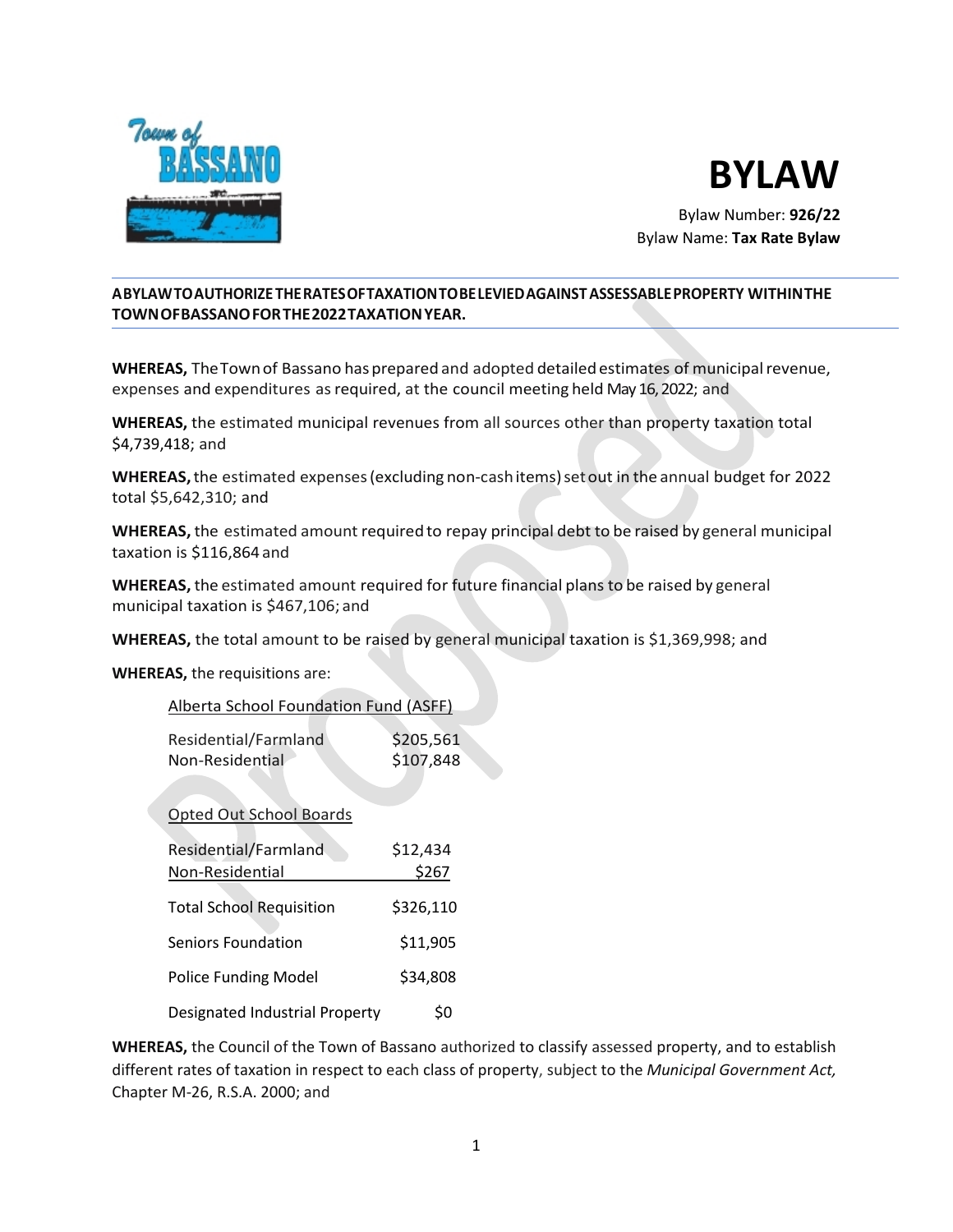**WHEREAS**, the assessed value of all property in the Town of Bassano as shown on the assessment is:

| Residential                     | 86,585,400 |
|---------------------------------|------------|
| Farmland                        | 98.090     |
| Non-Residential                 | 25,775,540 |
| Linear                          | 2,728,430  |
| Machinery & Equipment 2,961,990 |            |
|                                 |            |

Total Assessment 118,149,450

NOW THEREFORE under the authority of the Municipal Government Act, the Council of the Town of Bassano in the Province of Alberta enacts as follows:

#### **1. Enactment**

Thatthe ChiefAdministrativeOfficerishereby authorizedto levythe following ratesof taxation onthe assessedvalue of allproperty asshownonthe assessmentrolloftheTownof Bassano excepting for machinery & equipment which has been exempted from taxation by Bylaw 764/99:

| 2022 Tax Rate Bylaw                   |                 |                   |                   | Ŝ  | 1,369,998  |
|---------------------------------------|-----------------|-------------------|-------------------|----|------------|
| <b>General Municipal</b>              | <b>Tax Levy</b> | <b>Assessment</b> | <b>Tax Rate</b>   |    |            |
| Residential/Farmland                  | 890,500         | 86,683,490        | 0.01027301        |    |            |
| Non-residential/Linear                | 479.498         | 28,503,970        | 0.01682215        |    |            |
| Machine & Equipment                   |                 | 2,961,990         | 0                 |    |            |
| <b>Total:</b>                         | 1,369,998       | 118,149,450       |                   | \$ |            |
| <b>Senior Foundation</b>              | <b>Tax Levy</b> | <b>Assessment</b> | <b>Tax Rate S</b> |    | 11,905     |
| Combined assessment                   | 11,905          | 115,187,460       | 0.00010335        |    |            |
| <b>Total:</b>                         | 11,905          | 115,187,460       |                   |    |            |
| <b>ASFF</b>                           | <b>Tax Levy</b> | <b>Assessment</b> | Tax Rate S        |    | 313,420    |
| Residential/Farmland                  | 205,561         | 77,570,297        | 0.0026500         |    |            |
| Non-residential/Linear                | 107,848         | 27,655,973        | 0.003900          |    |            |
| <b>Total:</b>                         | 313,409         | 105,226,270       |                   |    |            |
| <b>Opted-out School Boards</b>        | <b>Tax Levy</b> | <b>Assessment</b> | Tax Rate S        |    | 12,704     |
| Residential/Farmland                  | 12,434          | 4,692,155         | 0.0026500         |    |            |
| Non-residential/Linear                | 267             | 69,069            | 0.003900          |    |            |
| <b>Total:</b>                         | 12,701          | 4,761,224         |                   |    |            |
| <b>Combined Education</b>             |                 |                   |                   | s  | 326,110.37 |
| <b>Designated Industrial Property</b> | <b>Tax Levy</b> | <b>Assessment</b> | <b>Tax Rate S</b> |    |            |
| Linear/DIP                            |                 |                   | 0.07660           |    |            |
| Machine & Equipment                   | ٠               |                   | 0.07660           |    |            |
| <b>Police Funding Model</b>           | <b>Tax Levy</b> | <b>Assessment</b> | <b>Tax Rate S</b> |    | 34,808     |
| Combined assessment                   | 34,808          | 115,187,460       | 0.00030219        |    |            |
| <b>Total:</b>                         | 34,808          | 115,187,460       |                   |    |            |
| *Variance is due to rounding          |                 |                   |                   |    |            |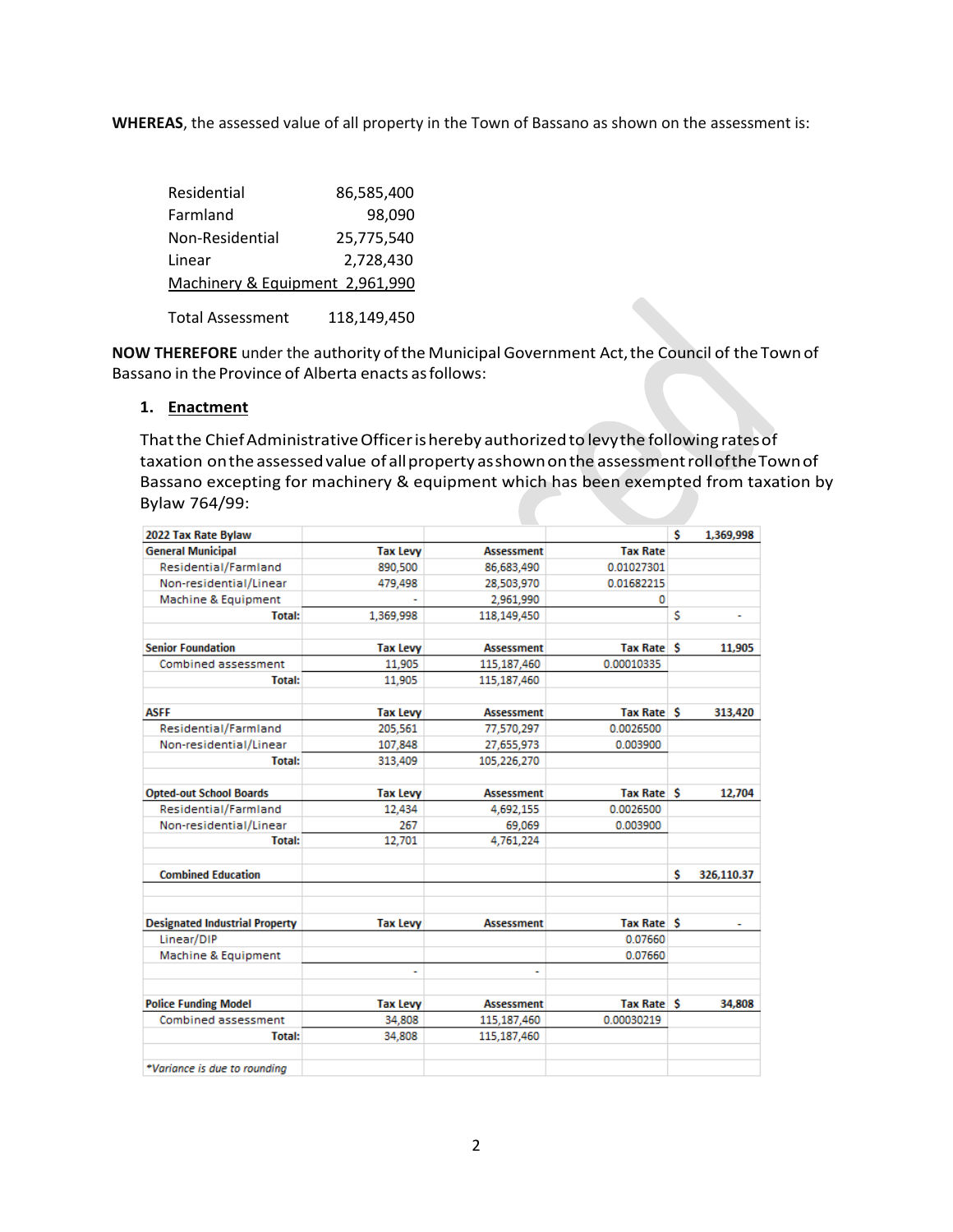#### **2. REPEAL**

2.1 Bylaw 925/22 is hereby repealed.

#### **3. Effective Date & Readings**

- 3.1 This Bylaw shall take effect on the date of  $3<sup>rd</sup>$  and final reading.
- 3.2 Read a first time this  $16<sup>th</sup>$  day of May 2022.
- 3.3 Read a second time this 16<sup>th</sup> day of May 2022.
- 3.4 Read a third and final time this 16<sup>th</sup> day of May 2022.

**TOWN OF BASSANO**

 **MAYOR**

 **CHIEF ADMINISTRATIVE OFFICER**

 **\_\_\_\_\_\_\_\_\_\_\_\_\_\_\_\_\_\_\_\_\_\_\_\_\_\_\_\_\_\_\_\_\_\_\_\_**

 **\_\_\_\_\_\_\_\_\_\_\_\_\_\_\_\_\_\_\_\_\_\_\_\_\_\_\_\_\_\_\_\_\_\_\_\_**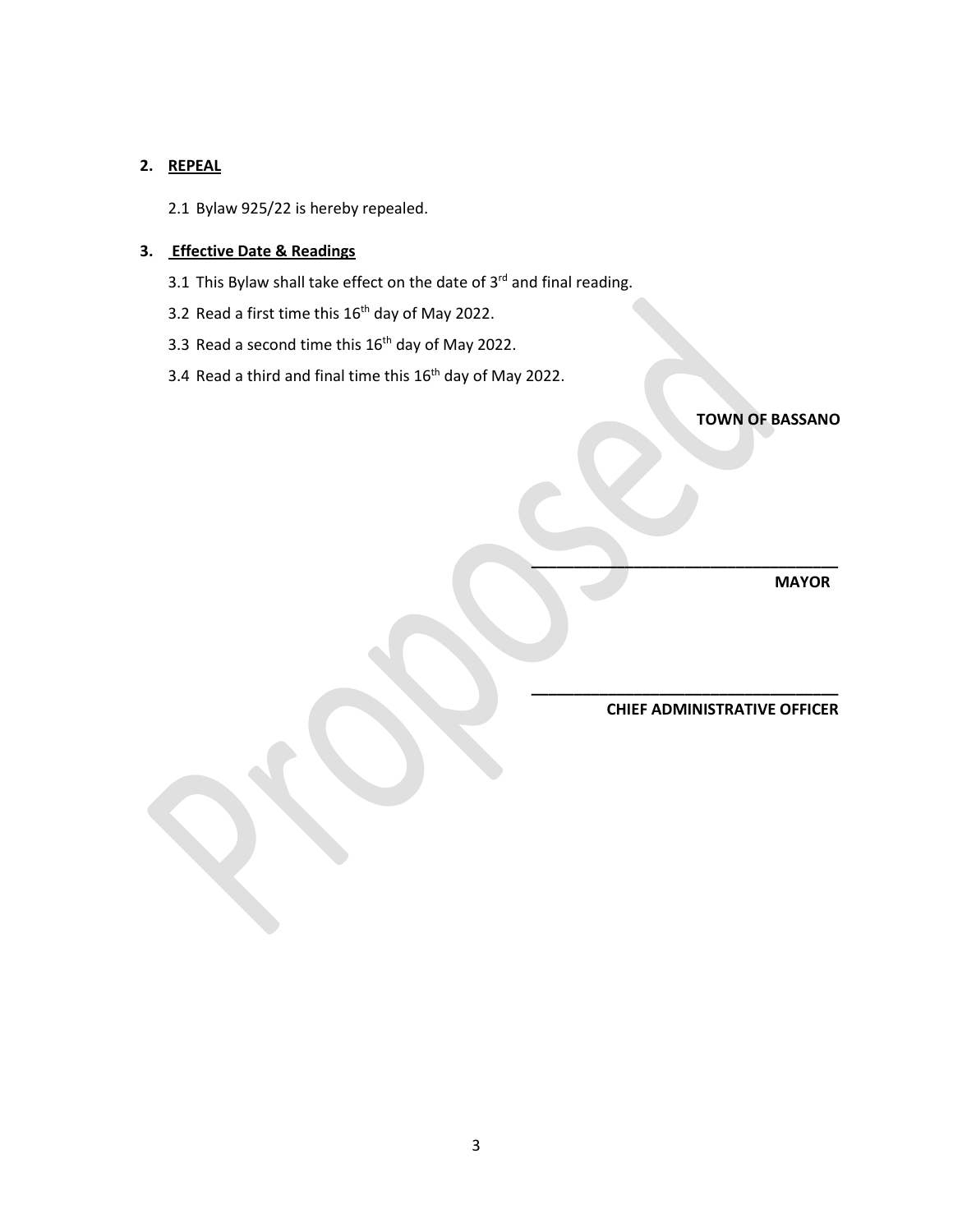#### **Town of Bassano 2022 Budget with 2023-2024 Projections**

| <b>Municipal Summary</b>            |               |                              |          | 0.05%                        |                    | 0.05%                  |
|-------------------------------------|---------------|------------------------------|----------|------------------------------|--------------------|------------------------|
| Revenue                             |               | 2022 Approved                |          | 2023 Projected               |                    | 2024 Projected         |
| <b>Taxes - Municipal Operations</b> | \$            | 1,369,998                    |          | 1,376,847                    | -S                 | 1,383,731              |
| <b>Taxes - Penalites and Costs</b>  | \$            | 40,000                       | \$       | 40,000                       | $\ddot{\phi}$      | 40,000                 |
| Franchise Fee (Fortis)              | \$            | 167,000                      | \$       | 167,000                      | \$                 | 167,000                |
| Franchise Fee (ATCO)                | \$            | 100,000                      | \$       | 100,000                      | \$                 | 100,000                |
| Interest on Investments             | \$            | 5,000                        | Ŝ.       | 5,000                        | -\$                | 5,000                  |
| Interest on General Account         | \$            | 7,000                        |          | 7,000                        |                    | 7,000                  |
| Revenue from Other Sources          | \$            | 1,500                        | -S       | 1,500                        | -Ş                 | 1,500                  |
| (11) Council                        | \$            |                              |          |                              |                    |                        |
| (12) Administration                 | \$            | 92,400                       | -Ş       | 44,400                       | \$                 | 19,100                 |
| $(23)$ Fire                         | \$            | 148,150                      | \$       | 150,600                      | -\$                | 149,000                |
| (24) Disaster                       | \$            |                              |          |                              |                    |                        |
|                                     |               |                              |          |                              |                    |                        |
| (26) Bylaw Enforcement              | \$            | 16,550                       | \$.      | 16,550                       | \$                 | 16,550                 |
| (32) Public Works                   | \$            | 178,184                      |          | 3,000                        | \$                 | 3,000                  |
| (33) Airport                        | \$            | 11,450                       | \$.      | 18,600                       | \$                 | 18,750                 |
| $(41)$ Water                        | \$            | 566,350                      | \$       | 575,600                      | \$                 | 579,400                |
| (42) Wastewater                     | \$            | $2,391,370$ \$               |          | 146,000                      | $\ddot{\varsigma}$ | 154,000                |
| (43) Solid Waste                    | \$            | 132,150                      | S.       | 134,350                      | $\ddot{\varsigma}$ | 136,600                |
| $(51)$ FCSS                         | \$            | 90,070                       | \$       | 89,524                       | \$                 | 90,850                 |
| (51a) Thrive                        | \$            | 13,600                       | \$       | 13,600                       | \$                 | 13,600                 |
| (56) Cemetery                       | \$            | 7,000                        |          | 7,000                        | $\ddot{\varsigma}$ | 7,000                  |
| (64/66) Planning and Development    | \$            | 50,000                       | Ŝ.       | 25,000                       | $\ddot{\phi}$      |                        |
| $(72a)$ Pool                        | \$            | 194,662                      | Ŝ.       | 220,950                      | \$                 | 205,350                |
| (72b) Parks & Rec                   | \$            | 412,802                      | \$       | 248,900                      | $\ddot{\phi}$      | 254,226                |
| (74) Culture                        | \$            | 114,180                      | S.       | 141,830                      | \$                 | 73,580                 |
|                                     |               |                              |          |                              |                    |                        |
| <b>Revenue Subtotal</b>             | \$            | 6,109,416                    | <b>S</b> | 3,533,251                    | -S                 | 3,425,237              |
|                                     |               |                              |          |                              |                    |                        |
|                                     |               |                              |          |                              |                    |                        |
| <b>Expenditure</b>                  |               | 2022 Approved                |          | 2023 Projected               |                    | 2024 Projected         |
| (11) Council                        | -\$           | $64,200$ -\$                 |          | 64,200                       | -\$                | 64,200                 |
| (12) Administration                 | -\$           | 799,628 -\$                  |          | $857,595$ -\$                |                    | 877,648                |
| $(23)$ Fire                         | -\$           | $148,150$ -\$                |          | $150,600$ -\$                |                    | 149,000                |
| (24) Disaster                       | $\frac{1}{2}$ | $11,000$ -\$                 |          | $11,000$ -\$                 |                    | 11,000                 |
|                                     |               |                              |          |                              |                    |                        |
| (26) Bylaw Enforcement              | -\$           | $16,550$ -\$                 |          | $16,550$ -\$                 |                    | 16,550                 |
| (32) Public Works                   | -\$           | $581,512$ -\$                |          | $368,940$ -\$                |                    | 400,243                |
| (33) Airport                        | -\$           | $14,700$ -\$                 |          | $18,600$ -\$                 |                    | 18,750                 |
| $(41)$ Water                        | -\$           | $566,485$ -\$                |          | $578,785$ -\$                |                    | 579,400                |
| (42) Wastewater                     | -\$           | $2,296,870$ -\$              |          | $46,000$ -\$                 |                    | 44,000                 |
| (43) Solid Waste                    | -\$           | $132,150$ -\$                |          | $134,386$ -\$                |                    | 136,650                |
| $(51)$ FCSS                         | -\$           | $90,070$ -\$                 |          | $89,524$ -\$                 |                    | 90,850                 |
| (51a) Thrive                        | -\$           | $13,600$ -\$                 |          | $13,600$ -\$                 |                    | 13,600                 |
| (56) Cemetery                       | -\$           | $5,000$ -\$                  |          | $5,000$ -\$                  |                    | 5,000                  |
| (64/66) Planning and Development    | -\$           | $90,500$ -\$                 |          | $65,500$ -\$                 |                    | 31,500                 |
| (72a) Pool                          | -\$           | 194,661                      | l-S      | $220,950$ -\$                |                    | 205,350                |
| (72b) Parks & Rec                   | -\$           | $490,654$ -\$                |          | $332,815$ -\$                |                    | 337,025                |
|                                     |               |                              |          |                              |                    |                        |
| (74) Culture                        | -\$           | $126,580$ -\$                |          | 156,980                      | I-\$               | 91,430                 |
| <b>Expenditure Subtotal</b>         |               |                              |          |                              |                    |                        |
| <b>Total</b>                        | -\$           | $5,642,310$ -\$<br>\$467,106 |          | $3,131,025$ -\$<br>\$402,226 |                    | 3,072,196<br>\$353,041 |

| 1,369,998 |  |
|-----------|--|
|           |  |

| 2022    |
|---------|
| 360,106 |
| 67,000  |
| 40,000  |
| 467,106 |
| \$0     |
|         |
|         |
|         |
| 2022    |
| 11,905  |
| 313,420 |
| 12,704  |
| 34,808  |
|         |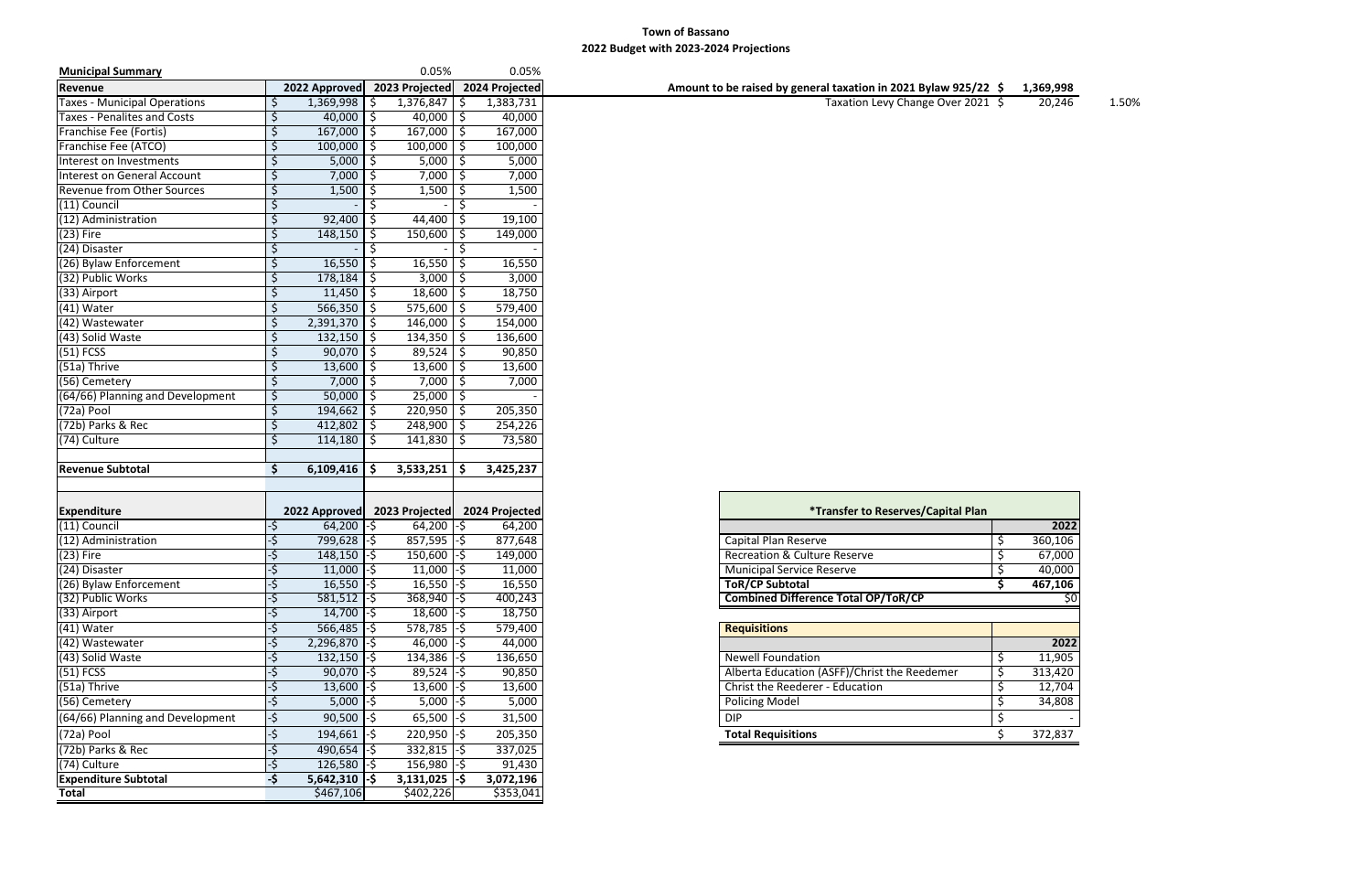

# **TOWN OF BASSANO** Page 1 of 8

### TOWN OF BASSANO BUDGET 2022

 1:54:29PM 2022-May-9

| General<br>Ledger               | <b>Description</b>                                     | 2022 Budget    |
|---------------------------------|--------------------------------------------------------|----------------|
|                                 | <b>TAX &amp; REQUISITION - REVENUE</b>                 |                |
|                                 |                                                        |                |
| 1-00-00-110-00                  | <b>TAXES - MUNICIPAL OPERATIONS</b>                    | (1,369,998.00) |
| 1-00-00-110-01                  | <b>TAXES - NEWELL FOUNDATION</b>                       | (11,905.00)    |
| 1-00-00-111-00                  | <b>TAXES - ASFF RESIDENTIAL/FARM</b>                   | (205, 561.00)  |
| 1-00-00-112-00                  | <b>TAXES - ASFF NON-RESIDENTIAL</b>                    | (107, 848.00)  |
| 1-00-00-114-00                  | CHRIST REDEEMER- RESIDENTIAL/FARM                      | (12, 434.00)   |
| 1-00-00-115-00                  | CHRIST REDEEMER - NON-RESIDENTIAL                      | (267.00)       |
| 1-00-00-120-00                  | <b>TAXES - PROVINCIAL POLICING</b><br><b>AGREEMENT</b> | (34,808.00)    |
| 1-00-00-510-00                  | <b>TAXES - PENALTIES &amp; COSTS</b>                   | (40,000.00)    |
| 1-00-00-540-00                  | FRANCHISE FEES - FORTIS                                | 167,000.00     |
| 1-00-00-541-00                  | <b>FRANCHISE FEES - ATCO</b>                           | (100,000.00)   |
| 1-00-00-550-00                  | <b>INTEREST - ON INVESTMENTS</b>                       | (5,000.00)     |
| 1-00-00-552-00                  | INTEREST - ON CURRENT ACCOUNT                          | (7,000.00)     |
| 1-00-00-590-00                  | <b>REVENUE - FROM OTHER SOURCES</b>                    | (1,500.00)     |
|                                 |                                                        |                |
|                                 | <b>TOTAL TAX &amp; REQUISITION - REVE</b>              | (1,729,321.00) |
|                                 | <b>TAX &amp; REQUISITION - EXPENSE</b>                 |                |
| 2-81-00-742-00                  | ASFF SCHOOL REQUISITION                                | 313,420.00     |
| 2-81-00-743-00                  | <b>CHRIST THE REDEEMER</b>                             | 12,704.00      |
| 2-81-00-751-00                  | NEWELL FOUNDATION REQUISTION                           | 11,905.00      |
| 2-81-00-753-00                  | PROVINCIAL POLICING AGREEMENT                          | 34,808.00      |
|                                 | <b>TOTAL TAX &amp; REQUISITION - EXPE</b>              | 372,837.00     |
| $***$                           | TAX & REQUISITION - (SURPLUS)/                         | (1,356,484.00) |
| <b>COUNCIL - EXPENSE</b>        |                                                        |                |
|                                 |                                                        |                |
| 2-11-00-151-00                  | COUNCIL - HONORARIUM                                   | 45,600.00      |
| 2-11-00-155-00                  | COUNCIL - BENEFITS, ADMIN COSTS                        | 5,500.00       |
| 2-11-00-211-00                  | COUNCIL - TRAVEL/LODGE/MEALS                           | 13,100.00      |
|                                 | <b>TOTAL COUNCIL - EXPENSE</b>                         | 64,200.00      |
| $***$<br><b>COUNCIL DEFICIT</b> |                                                        | 64,200.00      |
|                                 | <b>ADMINISTRATION - REVENUE</b>                        |                |
| 1-12-00-410-00                  | TAX CERT./LETTER OF COMPL.                             | (1,300.00)     |
| 1-12-00-520-00                  | TOWN - PERMIT APPLICATION FEES                         | (2,300.00)     |
| 1-12-00-521-00                  | SUPERIOR SAFETY - PERMIT INSPECTION                    | (1,000.00)     |
| 1-12-00-560-00                  | <b>FEES</b><br><b>LAND LEASE REVENUE</b>               |                |
|                                 |                                                        | (13,800.00)    |
| 1-12-00-840-00                  | ADMIN - PROVINCIAL COND GRANT                          | (25,000.00)    |
| 1-12-00-710-00                  | TSF FROM MUNICIPAL SERVICE RESERVE                     | (49,000.00)    |
|                                 | <b>TOTAL ADMINISTRATION - REVENUE</b>                  | (92, 400.00)   |
|                                 | <b>ADMINISTRATION - EXPENSE</b>                        |                |
| 2-12-00-110-00                  | <b>ADMIN - SALARIES/WAGES</b>                          | 127,866.00     |
| 2-12-00-130-00                  | ADMIN - EMPLOYER CONTRIBUTION                          | 8,900.00       |

2-12-00-133-00 ADMIN - HEALTH/SAFETY COSTS 500.00 2-12-00-135-00 ADMIN - AUMA BENEFITS 8,000.00 2-12-00-136-00 ADMIN - WCB 8,100.00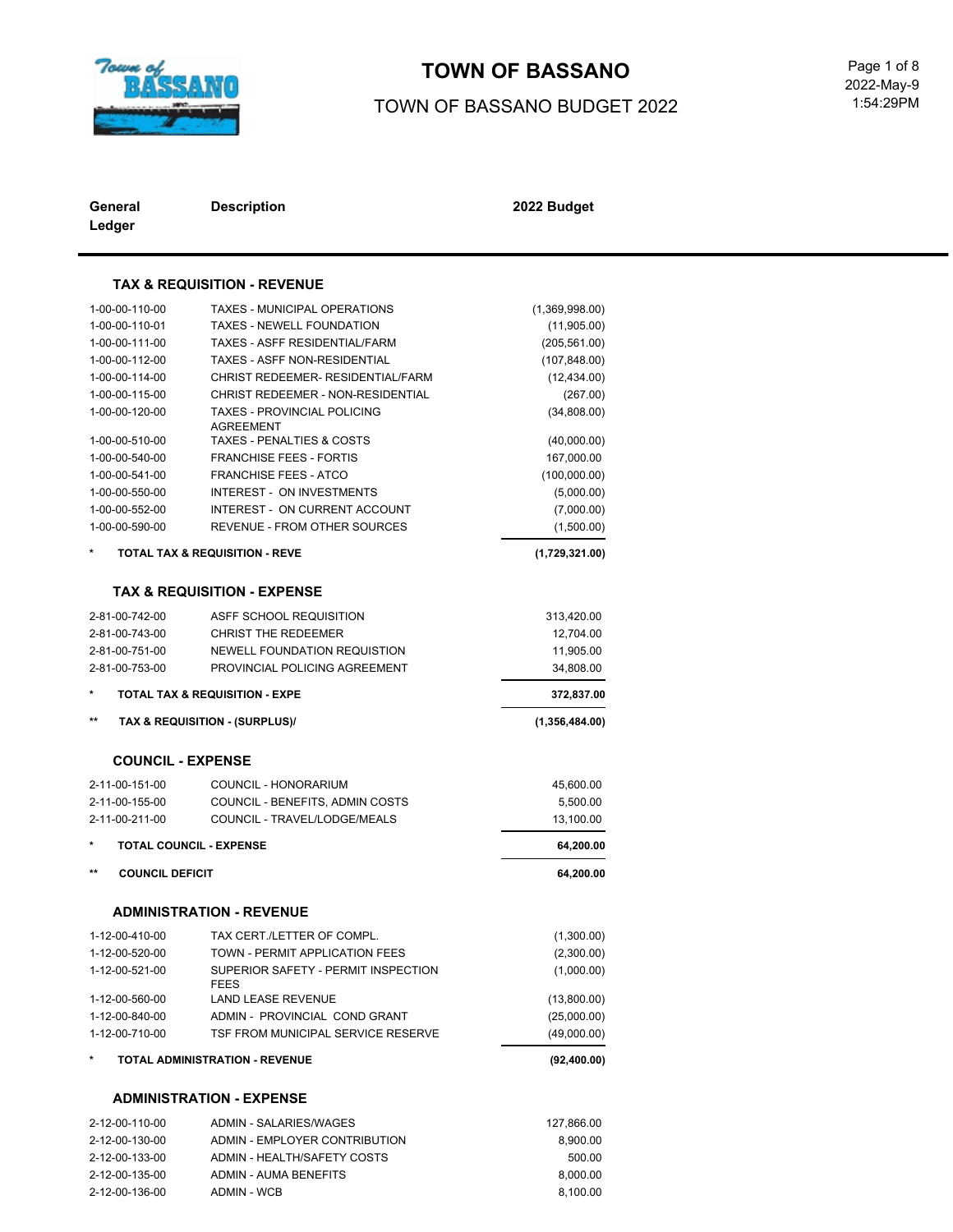

# TOWN OF BASSANO<br>
Page 2 of 8

### TOWN OF BASSANO BUDGET 2022

 1:54:30PM 2022-May-9

| General<br>Ledger                 | <b>Description</b>                          | 2022 Budget   |  |
|-----------------------------------|---------------------------------------------|---------------|--|
| 2-12-00-137-00                    | <b>ADMIN - RRSP CONTRIBUTION</b>            | 6,000.00      |  |
| 2-12-00-211-00                    | ADMIN - TRAVEL/LODGE/MEALS                  | 4,500.00      |  |
| 2-12-00-215-00                    | ADMIN - FREIGHT, POST, INTER, PHONE         | 11,400.00     |  |
| 2-12-00-220-00                    | ADMIN - MEMBERSHIPS, ADVERTISING            | 15,730.00     |  |
| 2-12-00-230-00                    | ADMIN - PROFESSIONAL SERVICES               | 264,500.00    |  |
| 2-12-00-232-00                    | <b>ADMIN - TRAINING</b>                     | 33,500.00     |  |
| 2-12-00-235-00                    | ADMIN - ASSESSMENT SERVICES                 | 19,100.00     |  |
| 2-12-00-250-00                    | <b>ADMIN - REPAIR/MAINTENANCE</b>           | 4,100.00      |  |
| 2-12-00-263-00                    | ADMIN - EQUIP RENTAL/MAINTENANCE            | 20,600.00     |  |
| 2-12-00-274-00                    | ADMIN - INSURANCE                           | 8,000.00      |  |
| 2-12-00-300-00                    | <b>ADMIN - SPECIAL EVENTS</b>               | 750.00        |  |
| 2-12-00-510-00                    | <b>ADMIN - OFFICE SUPPLIES</b>              | 15,930.00     |  |
| 2-12-00-540-00                    | <b>ADMIN - UTILITIES</b>                    | 5,900.00      |  |
| 2-12-00-763-00                    | <b>BAD DEBT WRITTEN OFF</b>                 | 5,000.00      |  |
| 2-12-00-810-00                    | <b>BANK CHARGES AND INTEREST</b>            | 8,500.00      |  |
| 2-12-00-995-00                    | ADMIN - STAFF RECOGNITION                   | 3,000.00      |  |
| 2-12-00-765-00                    | TSF TO OTHER LOCAL GOV'T                    | 219,752.00    |  |
| $\ast$                            | TOTAL ADMINISTRATION - EXPENSE              | 799,628.00    |  |
| $***$                             | <b>ADMIN (SURPLUS)/DEFICIT</b>              | 707,228.00    |  |
|                                   | <b>FIRE - REVENUE</b>                       |               |  |
| 1-23-00-590-00                    | FIRE - MUNICIPAL CONTRIBUTION (ICF)         | (12, 379.00)  |  |
| 1-23-00-595-00                    | FIRE - COUNTY CONTRIBUTION                  | (122, 771.00) |  |
| 1-25-00-590-00                    | AMBULANCE - RENTAL INCOME                   | (13,000.00)   |  |
|                                   | <b>TOTAL FIRE - REVENUE</b>                 | (148, 150.00) |  |
|                                   | <b>FIRE - EXPENSE</b>                       |               |  |
| 2-23-00-130-00                    | FIRE - EMPLOYER CONT. (CHIEF CPP, EI)       | 900.00        |  |
| 2-23-00-148-00                    | FIRE - TRAVEL/LODGING/MEALS                 | 1,800.00      |  |
| 2-23-00-159-00                    | FIRE - HONORARIUMS                          | 55,000.00     |  |
| 2-23-00-215-00                    | FIRE - FAX, PHONE & INTERNET                | 4,500.00      |  |
| 2-23-00-215-01                    | FIRE - FREIGHT/POSTAGE                      | 500.00        |  |
| 2-23-00-232-00                    | <b>FIRE - TRAINING</b>                      | 5,000.00      |  |
| 2-23-00-250-00                    | FIRE - HALL REPAIR/MAINTENANCE              | 500.00        |  |
| 2-23-00-274-00                    | <b>FIRE - INSURANCE</b>                     | 17,000.00     |  |
| 2-23-00-510-00                    | FIRE - GOODS & SUPPLIES                     | 2,750.00      |  |
| 2-23-00-510-01                    | FIRE - JANITORIAL                           | 1,500.00      |  |
| 2-23-00-510-02                    | FIRE - OFFICE SUPPLIES                      | 500.00        |  |
| 2-23-00-520-00                    | FIRE - VEHICLE/EQUIP.<br>REPAIR/MAINTENANCE | 17,000.00     |  |
| 2-23-00-520-01                    | FIRE - FUEL                                 | 3,600.00      |  |
| 2-23-00-520-02                    | FIRE - RADIO<br>PURCHASE/REPAIRS/LICENSE    | 2,000.00      |  |
| 2-23-00-520-03                    | FIRE - EQUIPMENT/HAND TOOLS                 | 27,100.00     |  |
| 2-23-00-540-00                    | FIRE - UTILITIES                            | 6,750.00      |  |
| 2-23-00-995-00                    | FIRE - STAFF RECOGNITION                    | 1,750.00      |  |
|                                   | <b>TOTAL FIRE - EXPENSE</b>                 | 148,150.00    |  |
| $***$<br>FIRE - (SURPLUS)/DEFICIT |                                             |               |  |

**\* TOTAL DISASTER SERVICES - REVE 0.00**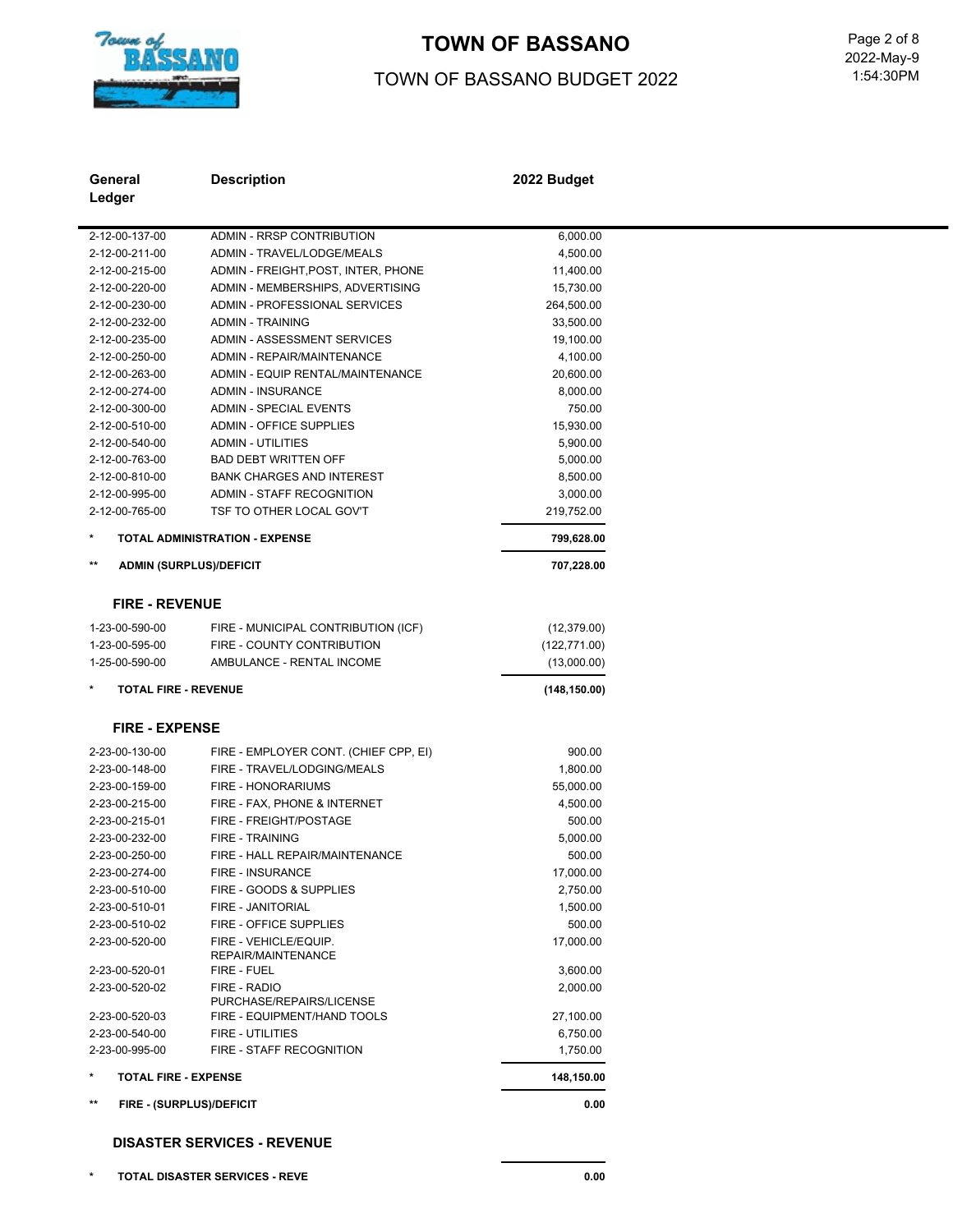

# TOWN OF BASSANO<br>
Page 3 of 8

## TOWN OF BASSANO BUDGET 2022

 1:54:30PM 2022-May-9

| General<br>Ledger | <b>Description</b>                              | 2022 Budget   |
|-------------------|-------------------------------------------------|---------------|
|                   | <b>DISASTER SERVICES - EXPENSE</b>              |               |
| 2-24-00-200-00    | <b>DISASTER SERVICES</b>                        | 11,000.00     |
|                   |                                                 |               |
|                   | <b>TOTAL DISASTER SERVICES - EXPE</b>           | 11,000.00     |
| **                | <b>SISASTER SERVICES (SURPLUS)/DE</b>           | 11,000.00     |
|                   | <b>BYLAW ENFORCEMENT - REVENUE</b>              |               |
| 1-26-00-520-00    | <b>BYLAW - DOG LICENSES</b>                     | (1,800.00)    |
| 1-26-00-521-00    | <b>BYLAW - CAT LICENSES</b>                     | (250.00)      |
| 1-26-00-522-00    | <b>BYLAW - BUSINESS LICENSE</b>                 | (10,000.00)   |
| 1-26-00-750-00    | <b>BYLAW - FINES &amp; COSTS</b>                | (4,500.00)    |
|                   | <b>TOTAL BYLAW ENFORCEMENT - REVE</b>           | (16, 550.00)  |
|                   | <b>BYLAW ENFORCEMENT - EXPENSE</b>              |               |
| 2-26-00-110-00    | <b>BYLAW - CONTRACT SERVICES</b>                | 13,000.00     |
| 2-26-00-520-00    | <b>BYLAW - DOG &amp; CAT TAGS</b>               | 3,550.00      |
|                   | <b>TOTAL BYLAW ENFORCEMENT - EXPE</b>           | 16,550.00     |
| $***$             |                                                 |               |
|                   | <b>BYLAW ENFORCEMENT - (SURPLUS)/</b>           | 0.00          |
|                   | <b>PUBLIC WORKS - REVENUE</b>                   |               |
| 1-32-00-590-00    | ROADS - REVENUE FROM OTHER                      | (3,000.00)    |
| 1-32-00-840-00    | <b>SOURCES</b><br>ROADS - PROVINCIAL COND GRANT | (175, 184.00) |
|                   | <b>TOTAL PUBLIC WORKS - REVENUE</b>             | (178, 184.00) |
|                   |                                                 |               |
|                   | <b>PUBLIC WORKS - EXPENSE</b>                   |               |
| 2-32-00-110-00    | P.W. - SALARIES /WAGES                          | 112,269.00    |
| 2-32-00-130-00    | P.W. - EMPLOYER CONTRIBUTION                    | 7,464.00      |
| 2-32-00-135-00    | P.W. - AUMA BENEFITS                            | 9,415.00      |
| 2-32-00-215-00    | P.W. - FREIGHT, POSTAGE, INTERENT,              | 5,830.00      |
| 2-32-00-220-00    | <b>PHONE</b><br>P.W. - EQUIPMENT RENTAL         | 1,400.00      |
| 2-32-00-232-00    | P.W. - TRAIN/MEALS/LODGE/PPE                    | 4,500.00      |
| 2-32-00-260-00    | ROADS - SNOW REMOVAL                            | 20,500.00     |
| 2-32-00-270-00    | P.W. - SHOP SUPPLIES                            | 6,500.00      |
| 2-32-00-274-00    | P.W. - INSURANCE                                | 16,000.00     |
| 2-32-00-510-00    | P.W. - FUEL                                     | 16,500.00     |
| 2-32-00-511-00    | ROADS - GOODS & SUPPLIES                        | 4,000.00      |
| 2-32-00-520-00    | P.W. - EQUIP REPAIR /MAINT.                     | 50,250.00     |
| 2-32-00-530-00    | ROADS - REPAIR/MAINTENANCE                      | 235,984.00    |
| 2-32-00-540-00    | ROADS - STREET LIGHTS                           | 85,000.00     |
| 2-32-00-541-00    | P.W. - SHOP UTILITIES                           | 5,900.00      |
| $\star$           | <b>TOTAL PUBLIC WORKS - EXPENSE</b>             | 581,512.00    |
| $^{\star\star}$   | PUBLIC WORKS - (SURPLUS)/DEFIC                  | 403,328.00    |
|                   |                                                 |               |

(2,000.00)

#### **AIRPORT - REVENUE**

| 1-33-00-400-00 | AIRPORT - REVENUE FROM OTHER |
|----------------|------------------------------|
|                | <b>SOURCES</b>               |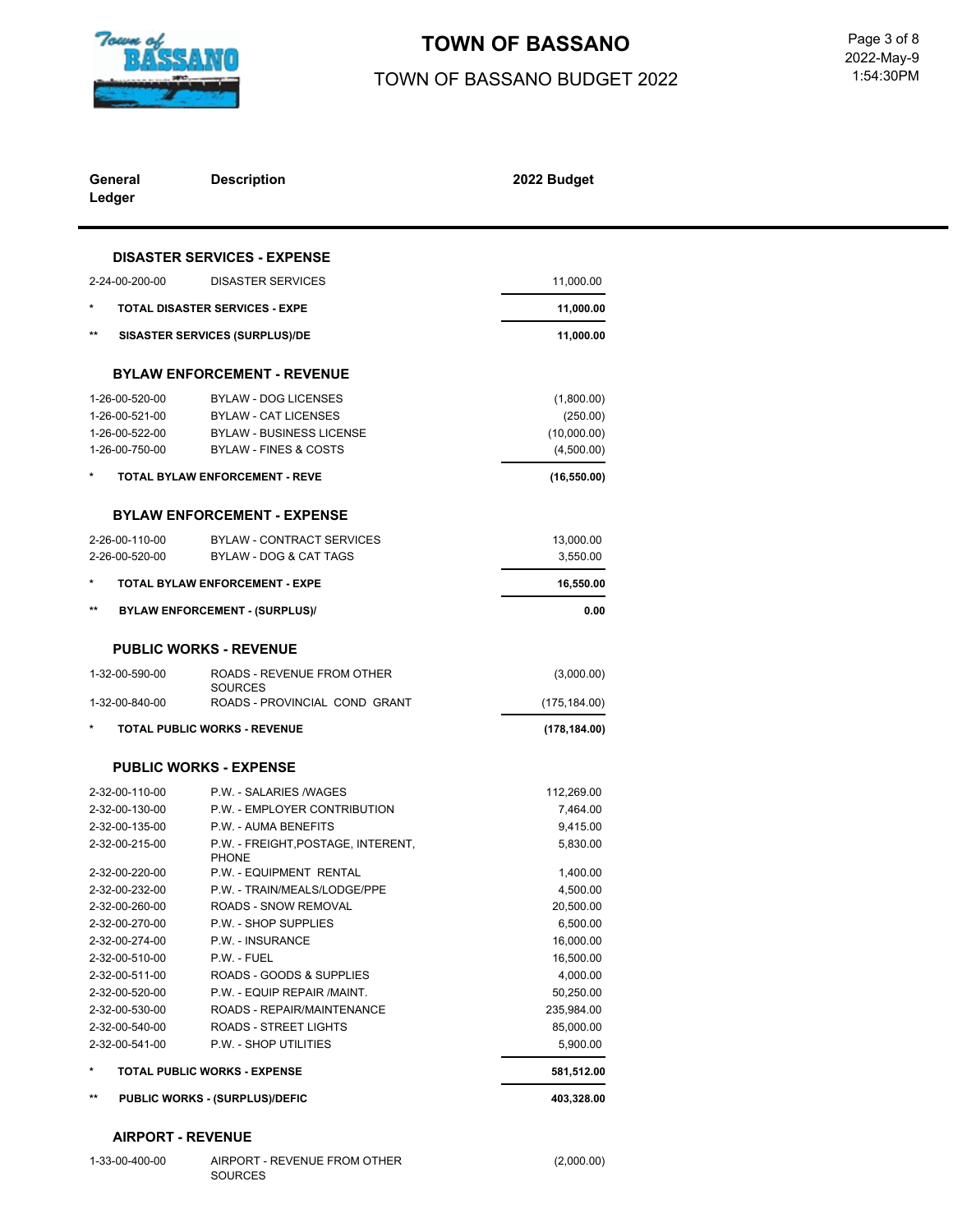

# **TOWN OF BASSANO**

# TOWN OF BASSANO BUDGET 2022

 1:54:30PM 2022-May-9

| General                          | <b>Description</b>                                          | 2022 Budget               |  |
|----------------------------------|-------------------------------------------------------------|---------------------------|--|
| Ledger                           |                                                             |                           |  |
|                                  |                                                             |                           |  |
| 1-33-00-690-00                   | AIRPORT - MUNICIPAL CONTRIBUTION                            | (3, 100.00)               |  |
| 1-33-00-690-01                   | (ICF)<br>AIRPORT - COUNTY CONTRIBUTION (ICF)                | (6,350.00)                |  |
|                                  | <b>TOTAL AIRPORT - REVENUE</b>                              | (11, 450.00)              |  |
|                                  |                                                             |                           |  |
| <b>AIRPORT - EXPENSE</b>         |                                                             |                           |  |
| 2-33-00-200-00                   | AIRPORT - REPAIR/ MAINTENANCE                               | 8,200.00                  |  |
| 2-33-00-274-00                   | AIRPORT - INSURANCE                                         | 2,500.00                  |  |
| 2-33-00-540-00                   | AIRPORT - UTILITIES                                         | 4,000.00                  |  |
|                                  | TOTAL AIRPORT - EXPENSE                                     | 14,700.00                 |  |
| $\star\star$                     | AIRPORT - (SURPLUS)/DEFICIT                                 | 3,250.00                  |  |
|                                  |                                                             |                           |  |
| <b>WATER - REVENUE</b>           |                                                             |                           |  |
| 1-41-00-240-00                   | <b>WATER - PROCESSING FEE</b>                               | (18,000.00)               |  |
| 1-41-00-400-00<br>1-41-00-450-00 | <b>WATER - REVENUE</b><br>WATER - DISCONNECT/RECONNECT FEES | (532, 400.00)<br>(200.00) |  |
| 1-41-00-550-00                   | <b>WATER/SEWER - PENALTIES</b>                              | (12,000.00)               |  |
| 1-41-00-590-00                   | WATER - COST RECOVERED                                      | (3,750.00)                |  |
|                                  |                                                             |                           |  |
|                                  | <b>TOTAL WATER - REVENUE</b>                                | (566, 350.00)             |  |
| <b>WATER - EXPENSE</b>           |                                                             |                           |  |
| 2-41-00-120-00                   | <b>WATER - CONTRACT SERVICES</b>                            | 25,000.00                 |  |
| 2-41-00-215-00                   | WATER - FREIGHT, INTERNET, PHONE                            | 1,790.00                  |  |
| 2-41-00-230-00                   | WATER - PROFESSIONAL SERVICES                               | 3,500.00                  |  |
| 2-41-00-240-00                   | WATER - ADMIN CUSTOMER BILLING                              | 17,500.00                 |  |
| 2-41-00-250-00                   | WATER - REPAIR/MAINTENANCE                                  | 84,300.00                 |  |
| 2-41-00-274-00                   | <b>WATER - INSURANCE</b>                                    | 12,000.00                 |  |
| 2-41-00-510-00                   | WATER - GOODS & SUPPLIES                                    | 2,100.00                  |  |
| 2-41-00-532-00                   | WATER - CONSUMPTION TO NRSC                                 | 247,800.00                |  |
| 2-41-00-540-00                   | <b>WATER, - UTILITIES</b>                                   | 40,000.00                 |  |
| 2-41-00-831-00                   | WATER - DEBENTURE INTEREST                                  | 15,631.00                 |  |
| 2-41-00-832-00                   | <b>WATER - DEBENTURE PRINCIPAL</b>                          | 116,864.00                |  |
|                                  | TOTAL WATER - EXPENSE                                       | 566,485.00                |  |
|                                  | <b>WATER - (SURPLUS)/DEFICIT</b>                            | 135.00                    |  |
| <b>SEWER - REVENUE</b>           |                                                             |                           |  |
| 1-42-00-410-00                   | SEWER - REVENUE                                             | (137,000.00)              |  |
| 1-42-00-840-00                   | SEWER - PROVINCIAL COND GRANT                               | (1,854,370.00)            |  |
| 1-42-00-920-00                   | TSF FROM SEWAGE TREATMENT<br><b>UPGRADE RES.</b>            | (400,000.00)              |  |
| $\ast$                           | <b>TOTAL SEWER - REVENUE</b>                                | (2,391,370.00)            |  |
| <b>SEWER - EXPENSE</b>           |                                                             |                           |  |
| 2-42-00-215-00                   | <b>SEWER - FREIGHT</b>                                      | 500.00                    |  |
| 2-42-00-230-00                   | SEWER - PROFFESIONAL SERVICES                               | 5,000.00                  |  |
| 2-42-00-250-00                   | SEWER - REPAIR/MAINTENANCE                                  | 28,500.00                 |  |
| 2-42-00-510-00                   | SEWER - GOODS & SUPPLIES                                    | 2,000.00                  |  |
| 2-42-00-540-00                   | <b>SEWER - UTILITIES</b>                                    | 6,500.00                  |  |
| 7-42-00-613-00                   | WASTEWATER TREATMENT UPGRADE                                | 2,254,370.00              |  |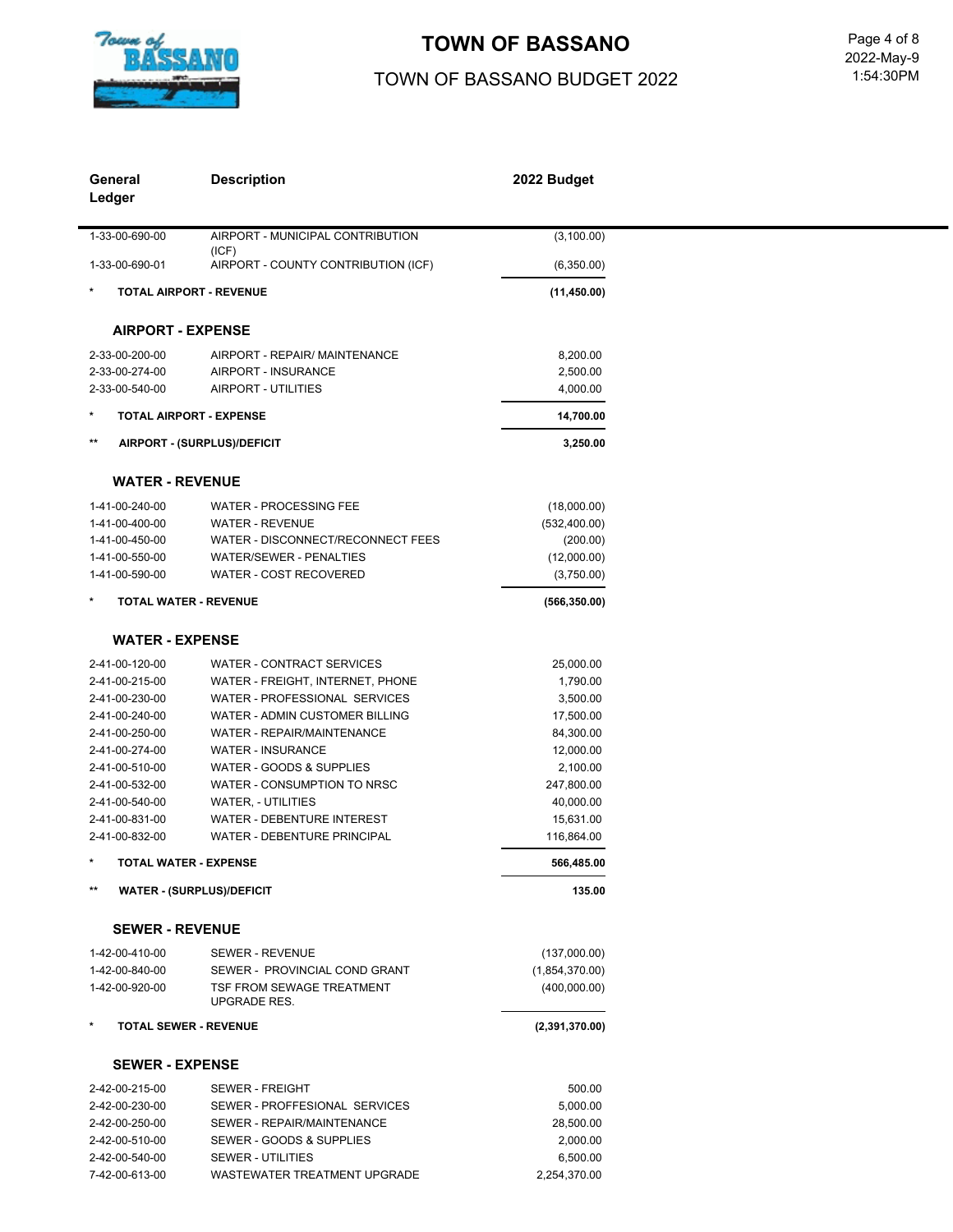

## **TOWN OF BASSANO**

## TOWN OF BASSANO BUDGET 2022

 1:54:30PM Page 5 of 8<br>2022-May-9

| General<br>Ledger |                                               | <b>Description</b>                                 | 2022 Budget                  |  |
|-------------------|-----------------------------------------------|----------------------------------------------------|------------------------------|--|
| $\ast$            | <b>TOTAL SEWER - EXPENSE</b>                  |                                                    | 2,296,870.00                 |  |
| $***$             |                                               | SEWER - (SURPLUS)/DEFICIT                          | (94, 500.00)                 |  |
|                   |                                               | <b>SOLID WASTE &amp; RECYCLING - REVE</b>          |                              |  |
|                   | 1-43-00-400-00                                | <b>GARBAGE - REVENUE</b>                           | (90, 800.00)                 |  |
|                   | 1-43-00-410-00                                | <b>GARBAGE - NEWELL REGIONAL LANDFILL</b>          | (11,000.00)                  |  |
|                   | 1-43-00-450-00                                | <b>RECYCLING - REVENUE</b>                         | (30, 350.00)                 |  |
| $^\ast$           | TOTAL SOLID WASTE & RECYCLING                 |                                                    | (132, 150.00)                |  |
|                   |                                               | <b>SOLID WASTE &amp; RECYCLING - EXPE</b>          |                              |  |
|                   | 2-43-00-210-00                                | <b>GARBAGE - CONTRACT SERVICES</b>                 | 59,000.00                    |  |
|                   | 2-43-00-510-00                                | GARBAGE - GOODS & SUPPLIES                         | 10,000.00                    |  |
|                   | 2-43-00-620-00                                | <b>BARRA - WATER UTILITY</b>                       | 50.00                        |  |
|                   | 2-43-00-765-00                                | GARBAGE - NEWELL. REG. LANDFILL REQ.               | 42,800.00                    |  |
|                   | 2-43-00-765-01                                | RECYLING - NEWELL REGIONAL LANDFILL<br>REQ.        | 10,300.00                    |  |
|                   | 2-43-00-765-02                                | RECYCLING - B.A.R.R.A. OPERATING<br><b>FUNDING</b> | 10,000.00                    |  |
| *                 |                                               | <b>TOTAL SOLID WASTE &amp; RECYCLING</b>           | 132,150.00                   |  |
| $***$             |                                               | <b>SOLID WASTE &amp; RECYCLING (SURPL</b>          | 0.00                         |  |
|                   | <b>FCSS - REVENUE</b>                         |                                                    |                              |  |
|                   | 1-51-00-400-01                                | THRIVE - MEMBERSHIPS/DROP-INS                      | (3,000.00)                   |  |
|                   | 1-51-00-590-00                                | <b>FCSS - OTHER REVENUE</b>                        |                              |  |
|                   | 1-51-00-595-00                                | <b>FCSS - COMMUNITY CHRISTMAS</b>                  | (2,500.00)<br>(6,015.00)     |  |
|                   |                                               | <b>DONATIONS</b>                                   |                              |  |
|                   | 1-51-00-690-00                                | THRIVE - MUNICIPAL CONTRIBUTION (ICF)              | (5,300.00)                   |  |
|                   | 1-51-00-690-01                                | THRIVE - COUNTY CONTRIBUTION (ICF)                 | (5,300.00)                   |  |
|                   | 1-51-00-840-00                                | FCSS - CONDITIONAL GRANT                           | (39, 505.00)                 |  |
|                   | 1-51-00-850-00                                | FCSS - GRASSLANDS FCSS /TOWN                       | (22, 350.00)                 |  |
|                   |                                               | CONTRIB.                                           |                              |  |
|                   | 1-51-00-710-00<br><b>TOTAL FCSS - REVENUE</b> | <b>TSF FROM FCSS RESERVE</b>                       | (19,700.00)<br>(103, 670.00) |  |
|                   |                                               |                                                    |                              |  |
|                   | <b>FCSS - EXPENSE</b>                         |                                                    |                              |  |
|                   | 2-51-00-110-00                                | <b>FCSS - SALARIES</b>                             | 56,210.00                    |  |
|                   | 2-51-00-130-00                                | <b>FCSS - EMPLOYER CONTRIBUTIONS</b>               | 3,893.00                     |  |
|                   | 2-51-00-135-00                                | <b>FCSS - AUMA BENEFITS</b>                        | 6,227.00                     |  |
|                   | 2-51-00-137-00                                | <b>FCSS RRSP CONTRIBUTION</b>                      | 1,200.00                     |  |
|                   | 2-51-00-150-00                                | <b>FCSS - ADM TRAINING &amp; EDUCATION</b>         | 500.00                       |  |
|                   | 2-51-00-200-00                                | <b>FCSS PROGRAMS</b>                               | 10,625.00                    |  |
|                   | 2-51-00-211-00                                | FCSS-TRAVEL/LODGE/PHONE & BOARD<br>DEVEL.          | 2,215.00                     |  |
|                   | 2-51-00-220-00                                | <b>FCSS - ADVERTISING &amp; MEMBERSHIPS</b>        | 400.00                       |  |
|                   | 2-51-00-400-00                                | THRIVE - RENT                                      | 8,300.00                     |  |
|                   | 2-51-00-410-00                                | THRIVE - EQUIP<br>REPAIR/MAINT./PURCHASE           | 4,700.00                     |  |
|                   | 2-51-00-420-00                                | THRIVE - ADVERTISING/PROMOTIONS                    | 100.00                       |  |
|                   | 2-51-00-510-00                                | FCSS - GENERAL GOODS & SUPPLIES                    | 3,800.00                     |  |
|                   | 2-51-00-510-01                                | THRIVE - GOODS & SUPPLIES                          | 500.00                       |  |
|                   | 2-51-00-595-00                                | <b>FCSS - COMMUNITY CHRISTMAS</b>                  | 5,000.00                     |  |
|                   | <b>TOTAL FCSS - EXPENSE</b>                   |                                                    | 103,670.00                   |  |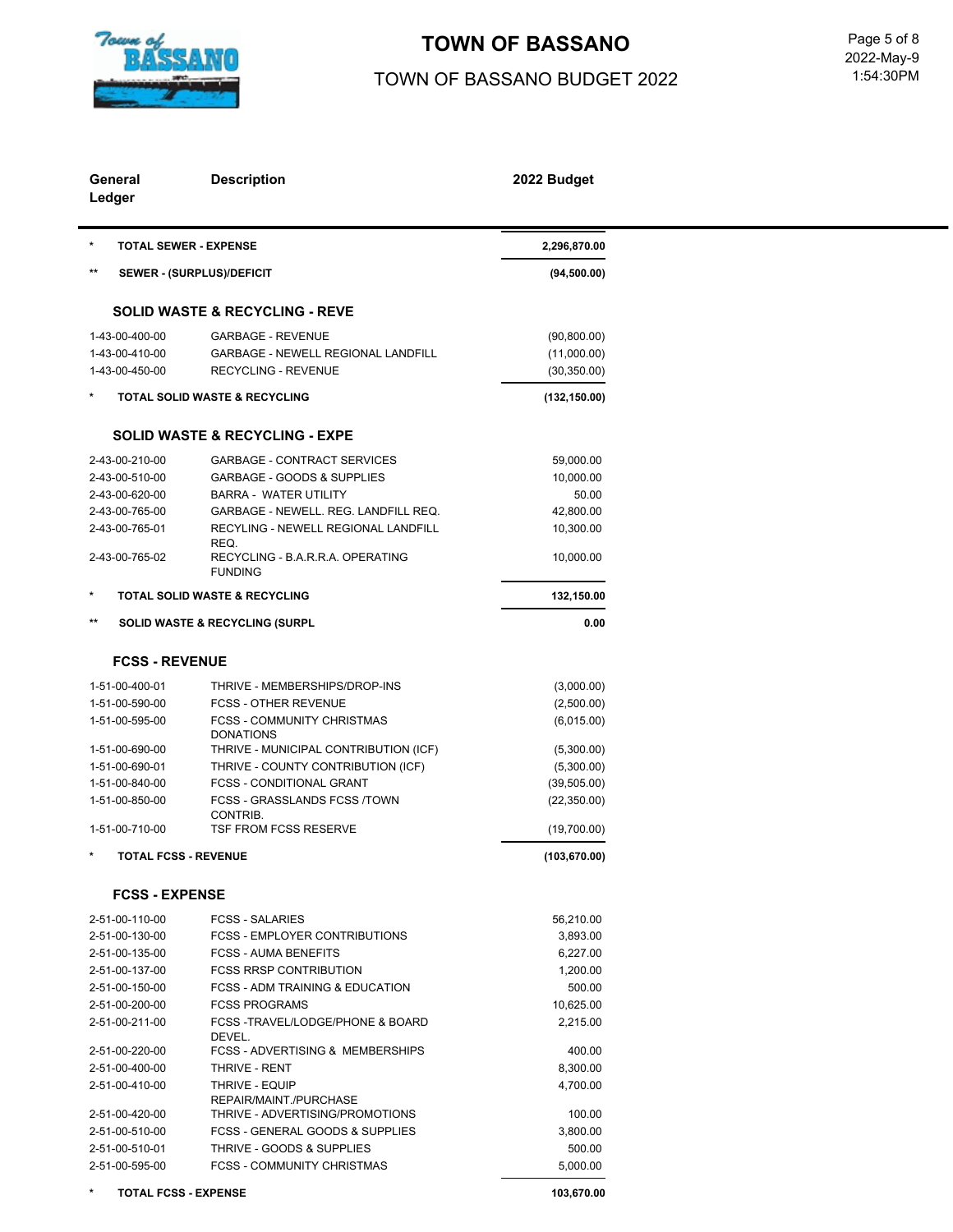

# **TOWN OF BASSANO** Page 6 of 8

# TOWN OF BASSANO BUDGET 2022

 1:54:30PM 2022-May-9

| General<br>Ledger                | <b>Description</b>                                                     | 2022 Budget        |
|----------------------------------|------------------------------------------------------------------------|--------------------|
| $***$                            | <b>FCSS - (SURPLUS)/DEFICIT</b>                                        | 0.00               |
|                                  | <b>CEMETERY - REVENUE</b>                                              |                    |
| 1-56-00-400-00                   | <b>CEMETARY - PLOT SALES</b>                                           | (3,500.00)         |
| 1-56-00-410-00                   | CEMETERY - PLOTS OPEN & CLOSIN                                         | (2,500.00)         |
| 1-56-00-990-00                   | <b>CEMETERY - DONATIONS</b>                                            | (1,000.00)         |
|                                  | <b>TOTAL CEMETERY - REVENUE</b>                                        | (7,000.00)         |
|                                  | <b>CEMETERY - EXPENSE</b>                                              |                    |
| 2-56-00-250-00                   | CEMETARY - REPAIR/MAINTENANCE                                          | 4,000.00           |
| 2-56-00-500-00                   | CEMETERY - PLOT OPEN/CLOSE                                             | 100.00             |
| 2-56-00-510-00                   | CEMETARY - GOODS & SUPPLIES                                            | 150.00             |
| 2-56-00-540-00                   | CEMETERY - WATER UTILITIES                                             | 750.00             |
|                                  | <b>TOTAL CEMETERY - EXPENSE</b>                                        | 5,000.00           |
| $***$                            | <b>CEMETERY - (SURPLUS)/DEFICIT</b>                                    | (2,000.00)         |
|                                  | <b>PLANNING &amp; DEVELOPMENT - REVEN</b>                              |                    |
| 1-64-00-200-00                   | PLANNING & DEVELOPMENT (PROV COND<br>GRANT)                            | (50,000.00)        |
|                                  | <b>TOTAL PLANNING &amp; DEVELOPMENT -</b>                              | (50,000.00)        |
|                                  | <b>PLANNING &amp; DEVELOPMENT - EXPEN</b>                              |                    |
| 2-64-00-200-00                   | MUNICIPAL PLANNING                                                     | 81,200.00          |
| 2-64-00-220-00                   | MUNICIPAL PLANNING - MARKETING,<br><b>FREIGHT</b>                      | 6,800.00           |
| 2-66-00-510-00                   | SUB DIV - COST OF LAND SOLD                                            | 2,500.00           |
|                                  | <b>TOTAL PLANNING &amp; DEVELOPMENT -</b>                              | 90,500.00          |
| $***$                            | <b>PLANNING &amp; DEVELOPMENT - (SURP</b>                              | 40,500.00          |
|                                  | <b>PARKS &amp; RECREATION - REVENUE</b>                                |                    |
| 1-72-00-840-00                   | RECREATION - PROVINCIAL COND GRANT                                     | (40,000.00)        |
| 1-72-02-410-00                   | CAMPGROUND - REVENUE                                                   | (6,500.00)         |
| 1-72-02-690-00                   | PARK & R - MUNICIPAL CONTRIBUTION                                      | (93,026.00)        |
| 1-72-02-690-01                   | (ICF)<br>PARKS & R - COUNTY CONTRIBUTION (ICF)                         | (192, 526.00)      |
| 1-72-00-710-00                   | TSF FROM RECREATION & CULTURE<br><b>RESERVE</b>                        | (102,750.00)       |
| 1-72-00-920-00                   | TSF FROM RECREATION FUNDING<br><b>COMMITTEE</b>                        | (3,000.00)         |
|                                  | <b>TOTAL PARKS &amp; RECREATION - REV</b>                              | (437, 802.00)      |
|                                  | <b>PARKS &amp; RECREATION - EXPENSE</b>                                |                    |
| 2-72-01-110-00                   | PARKS & REC - SALARIES/WAGES                                           | 121,848.00         |
| 2-72-01-130-00                   | PARKS & REC - EMPLOYER                                                 | 8,263.00           |
|                                  | <b>CONTRIBUTION</b>                                                    |                    |
| 2-72-01-135-00                   | PARKS & REC - AUMA BENEFITS                                            | 10,991.00          |
| 2-72-01-215-00                   | PARKS & REC - FREIGHT, PHONE                                           | 1,100.00           |
| 2-72-01-232-00                   | PARKS & REC - TRAINING/MEALS/LODGE<br>PARKS & REC - REPAIR/MAINTENANCE | 2,000.00           |
| 2-72-01-250-00<br>2-72-01-251-00 | CAMPGROUND - REPAIR/MAINTENANCE                                        | 1,000.00<br>500.00 |
|                                  |                                                                        |                    |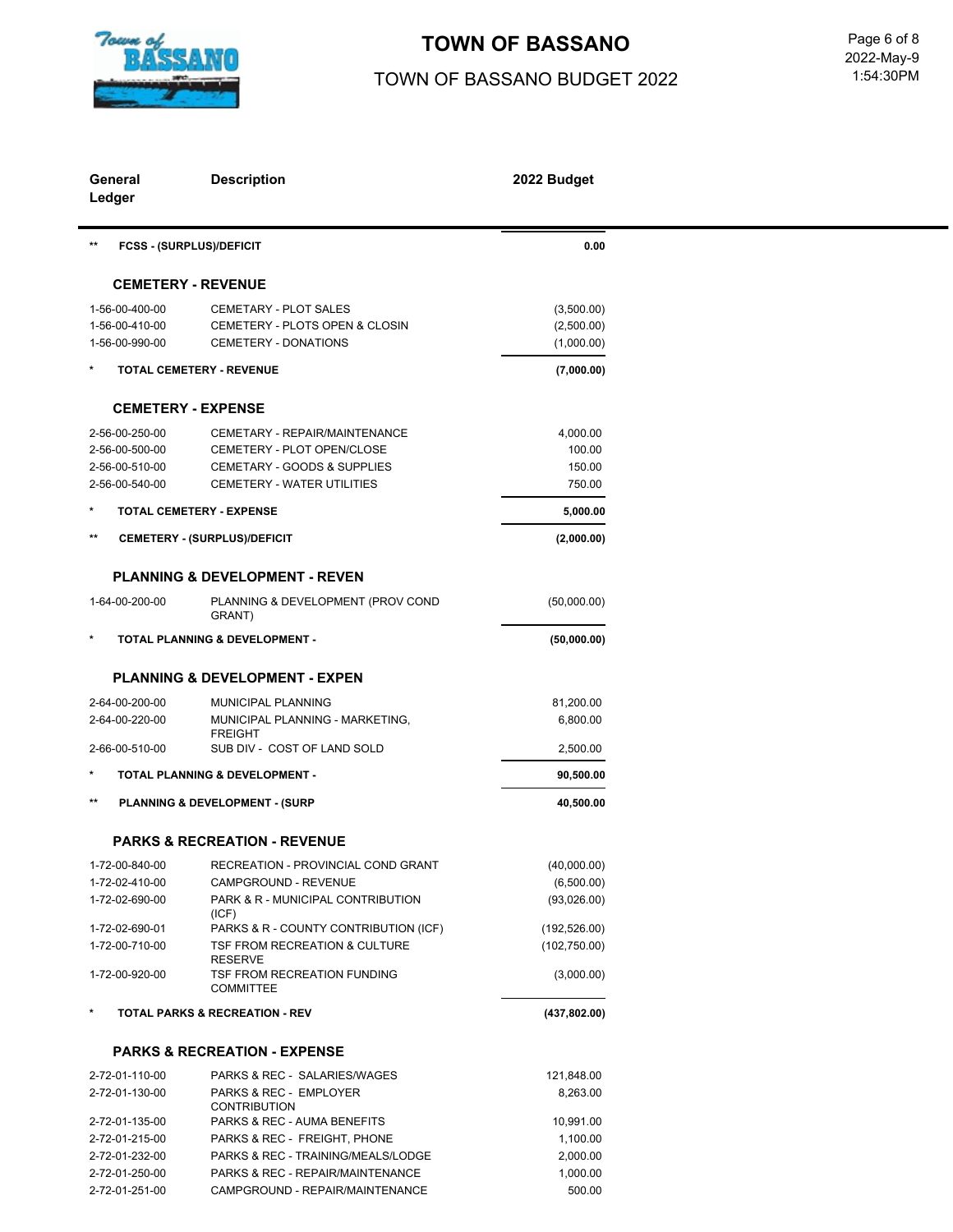

# TOWN OF BASSANO<br>
Page 7 of 8

### TOWN OF BASSANO BUDGET 2022

 1:54:30PM 2022-May-9

| General                          | <b>Description</b>                                        | 2022 Budget           |  |
|----------------------------------|-----------------------------------------------------------|-----------------------|--|
| Ledger                           |                                                           |                       |  |
|                                  |                                                           |                       |  |
| 2-72-01-510-00                   | PARKS & REC - GOODS & SUPPLIES                            | 13,500.00             |  |
| 2-72-01-511-00                   | CAMPGROUND - GOODS & SUPPLIES                             | 800.00                |  |
| 2-72-01-520-00                   | <b>PARKS &amp; REC - EQUIPMENT</b>                        | 1,000.00              |  |
|                                  | REPAIR/MAINT.                                             |                       |  |
| 2-72-01-540-00                   | T.V. TOWER - UTILITIES                                    | 1,800.00              |  |
| 2-72-01-541-00                   | CAMPGROUND - UTILITIES                                    | 4,300.00              |  |
| 2-72-02-250-00                   | <b>ARENA - REPAIR/MAINTENANCE</b>                         | 159,000.00            |  |
| 2-72-02-274-00                   | ARENA - INSURANCE                                         | 40,000.00             |  |
| 2-72-02-540-00                   | ARENA WATER UTILITIES<br>REC COMPLEX - REPAIR/MAINTENANCE | 2,500.00              |  |
| 2-72-03-250-00                   | <b>REC COMPLEX - INSURANCE</b>                            | 37,500.00             |  |
| 2-72-03-274-00                   |                                                           | 30,000.00             |  |
| 2-72-04-274-00<br>2-72-05-274-00 | CAMPGROUND - INSURANCE<br>RODEO - INSURANCE               | 900.00<br>400.00      |  |
| 2-72-07-250-00                   | BOWLING CLUB - REPAIR/MAINTENANCE                         | 250.00                |  |
| 2-72-03-765-00                   | <b>RECREATION - FUNDING</b>                               | 53,000.00             |  |
| $\ast$                           | <b>TOTAL PARKS &amp; RECREATION - EXP</b>                 |                       |  |
| $\star\star$                     |                                                           | 490,652.00            |  |
|                                  | <b>PARKS &amp; REC (SURPLUS)/DEFICIT</b>                  | 52,850.00             |  |
| <b>POOL - REVENUE</b>            |                                                           |                       |  |
| 1-72-00-410-00                   | POOL - REVENUE                                            | (54,800.00)           |  |
| 1-72-00-690-00                   | POOL - MUNICIPAL CONTRIBUTION (ICF)                       | (67, 431.00)          |  |
| 1-72-00-690-01                   | POOL - COUNTY CONTRIBUTION (ICF)                          | (69, 931.00)          |  |
| $\star$                          | <b>TOTAL POOL - REVENUE</b>                               | (192, 162.00)         |  |
|                                  |                                                           |                       |  |
| <b>POOL - EXPENSE</b>            |                                                           |                       |  |
| 2-72-00-110-00                   | POOL - SALARIES/WAGES                                     | 96,500.00             |  |
| 2-72-00-130-00                   | POOL - EMPLOYER CONTRIBUITON                              | 7,300.00              |  |
| 2-72-00-211-00                   | POOL - TRAVEL/LODGE/MEALS                                 | 1,700.00              |  |
| 2-72-00-215-00                   | POOL - FREIGHT, INTERNET, PHONE                           | 3,430.00              |  |
| 2-72-00-232-00                   | POOL - TRAINING                                           | 11,055.00             |  |
| 2-72-00-250-00                   | POOL - REPAIR/MAINTENANCE                                 | 14,000.00             |  |
| 2-72-00-274-00                   | POOL - INSURANCE                                          | 5,750.00              |  |
| 2-72-00-510-00                   | POOL - GOODS & SUPPLIES                                   | 10,026.00             |  |
| 2-72-00-530-00                   | POOL - CHEMICALS                                          | 14,000.00             |  |
| 2-72-00-540-00                   | POOL - UTILITIES                                          | 30,900.00             |  |
|                                  | <b>TOTAL POOL - EXPENSE</b>                               | 194,661.00            |  |
| $***$                            | POOL - (SURPLUS)/DEFICIT                                  | 2,499.00              |  |
|                                  | <b>CULTURE - REVENUE</b>                                  |                       |  |
| 1-74-00-545-00                   | DROP-IN CENTRE - SHARED UTILITY                           | (3,250.00)            |  |
|                                  | COSTS                                                     |                       |  |
| 1-74-00-560-00                   | <b>HALL - RENTAL REVENUE</b>                              | (8,650.00)            |  |
| 1-74-00-595-00                   | <b>HALL - DONATIONS</b>                                   | (2,500.00)            |  |
| 1-74-00-690-00                   | HALL - MUNICIPAL CONTRIBUTION (ICF)                       | (28, 640.00)          |  |
| 1-74-00-690-01                   | HALL - COUNTY CONTRIBUTION (ICF)                          | (48, 640.00)          |  |
| $\star$                          | TOTAL CULTURE - REVENUE                                   | (91,680.00)           |  |
|                                  | <b>CULTURE - EXPENSE</b>                                  |                       |  |
| 2-74-00-110-00                   | HALL - JANITORIAL                                         |                       |  |
|                                  |                                                           | 12,500.00<br>1,680.00 |  |
| 2-74-00-210-00<br>2-74-00-250-00 | HALL - FREIGHT, INTERNET, PHONE                           | 50,000.00             |  |
|                                  | HALL - REPAIR/MAINTENANCE                                 |                       |  |